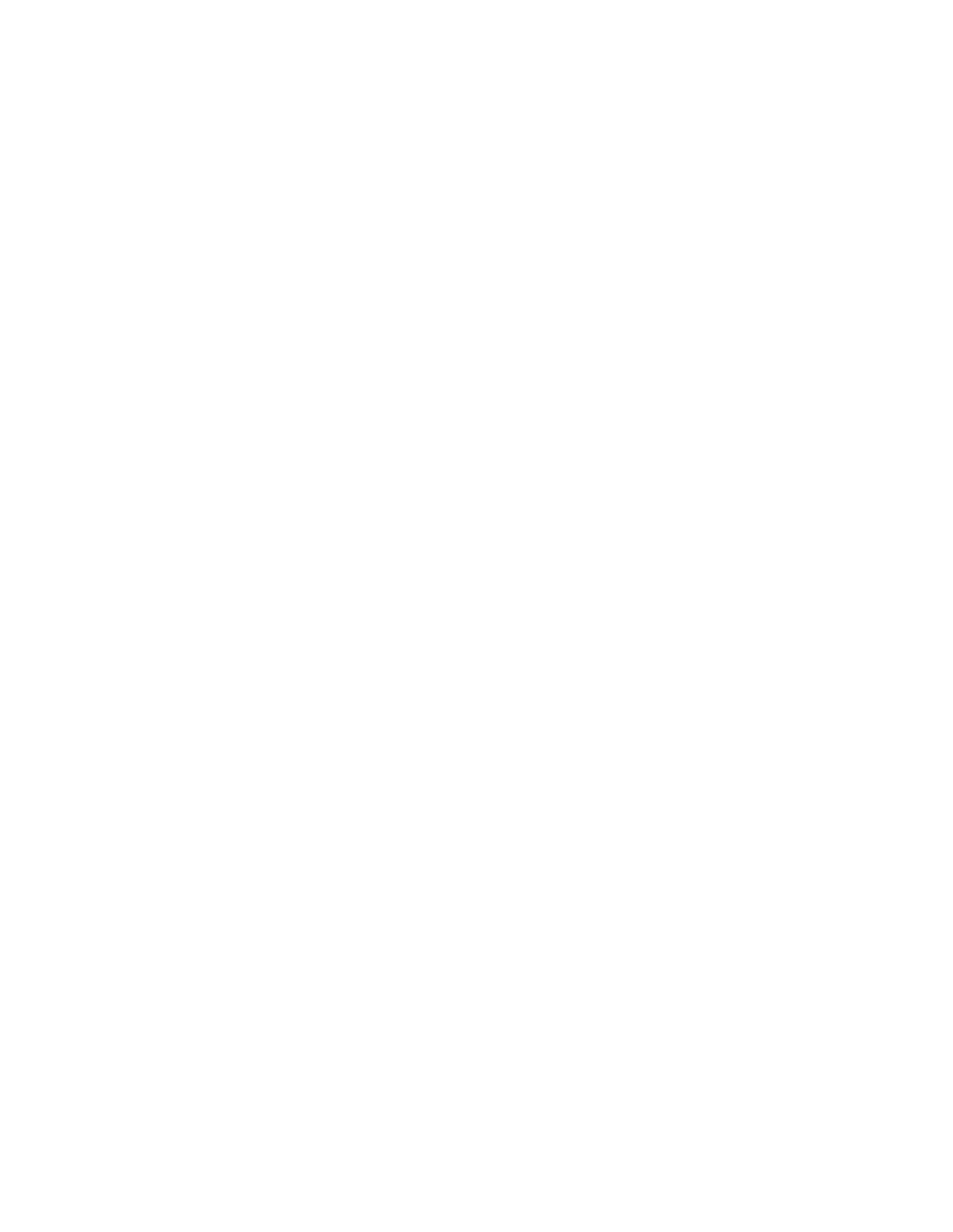- 1 Which one of the following is from the original marketing mix devised by E. Jerome McCarthy?
	- a. People.
	- b. Packaging.
	- c. Positioning.
	- d. Product.
- 2 Which **two** of the seven Ps are displayed in the image below?



- a. Price and Positioning.
- b. Price and Promotion.
- c. Product and Place.
- d. Place and Packaging.
- 3 A declaration describing the reason an organisation exists and is used to guide priorities, activities and responsibilities is an example of
	- a. a business plan
	- b. code of conduct
	- c. a mission statement
	- d. crisis management policy.
- 4 According to Belbin's Team Roles model, which one of the following is associated with being overly critical whilst making slow decisions?
	- a. The monitor evaluator.
	- b. The specialist.
	- c. The shaper.
	- d. The completer finisher.
- 5 Which one of the following is **not** part of the nine team roles identified by Belbin?
	- a. The plant.
	- b. The co-ordinator.
	- c. The leader.
	- d. The team worker.
- 6 Which one of the following is a **key** feature of organisational behaviour?
	- a. Team work.
	- b. Leadership style.
	- c. Shared goals and objectives.
	- d. An interdisciplinary approach.
- 7 Which one of the following stages of the customer lifecycle relates to the retention of customers after a sale?
	- a. Desire.
	- b. Purchase
	- c. Advocacy.
	- d. Awareness.
- 8 Which one of the following stages of the customer lifecycle relates to when a potential customer responds to a campaign call to action?
	- a. Advocacy.
	- b. Awareness.
	- c. Desire.
	- d. Loyalty.
- 9 Which stage of the customer lifecycle does an after sales team **best** relate to?
	- a. Advocacy.
	- b. Awareness.
	- c. Loyalty.
	- d. Support.
- 10 Which of the following is **not** recognised as one of the seven stages of a B2B customer lifecycle?
	- a. Engagement.
	- b. Purchase.
	- c. Support.
	- d. Retention.
- 11 Which one of the following marketing methods is an example of the curation, creation and sharing of campaign artefacts?
	- a. Programmatic.
	- b. Online advertising.
	- c. Content marketing.
	- d. Search engine optimisation.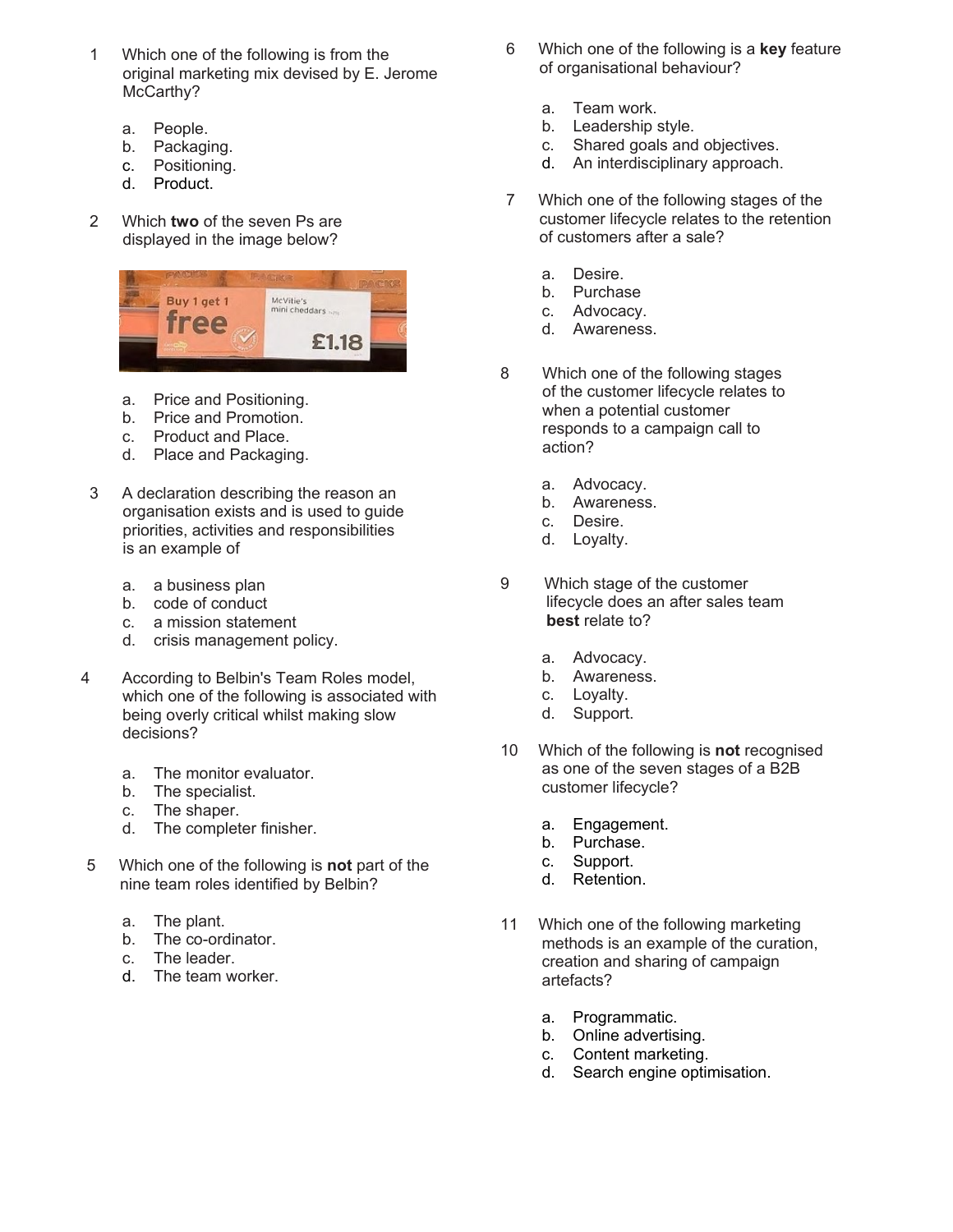- 12 In marketing, a piece of content on a webpage intended to encourage a visitor to follow an instruction and make a purchase is known as
	- a. a call to action
	- b. a value proposition
	- c. relationship marketing
	- d. targeted selling.
- 13 Which one of the following types of analysis is used by marketers to evaluate a rival brand?
	- a. SWOT.
	- b. Competitor.
	- c. PEST.
	- d. Brand.
- 14 Identifying prospects based upon criteria such as their demographics, early adopters and geographics is known as
	- a. PEST analysis
	- b. content marketing
	- c. value proposition
	- d. customer segmentation.
- 15 Which one of the following is a marketing approach intended to make a company or product attractive to customers?
	- a. Customer segmentation.
	- b. Targeted selling.
	- c. Programmatic.
	- d. Brand association.
- 16 Which one of the following would detail how a company product solves customer problems, delivers specific benefits, and why the customer should buy from that company and not the competition?
	- a. Mission statement.
	- b. Business plan.
	- c. Stakeholder strategy.
	- d. Value proposition.
- 17 Information showing the times customers are searching and purchasing products online is an example of which one of the following data types?
	- a. Behavioural.
	- b. Demographic.
	- c. Psychographic.
	- d. Geographic.
- 18 When a buyer takes the initiative for searching out a supplier that is able to fulfil the buyer's needs, this is known as
	- a. cross selling
	- b. reverse segmentation
	- c. programmatics
	- d. customer segmentation.
- 19 Which one of the following defines when a business offers a different product to an existing loyal consumer?
	- a. Soft selling.
	- b. Proactive marketing.
	- c. Differentiated marketing.
	- d. Cross selling.
- 20 Marketing activities which take place because of unforeseen or unplanned for competition is known as
	- a. direct marketing
	- b. targeted marketing
	- c. reactive marketing
	- d. guerrilla marketing.
- 21 Marketing activities involving large crowds, and use unconventional and inexpensive techniques with a surprise element, is known as
	- a. partnership marketing
	- b. reactive marketing.
	- c. guerrilla marketing
	- d. relationship marketing.
- 22 Which one of the following makes it unlawful to transmit an automated message without prior consent of the subscriber?
	- a. Consumer Rights Act.
	- b. The Data Protection Bill.
	- c. Consumer Contracts Regulations.
	- d. Privacy and Electronic Communications Regulations.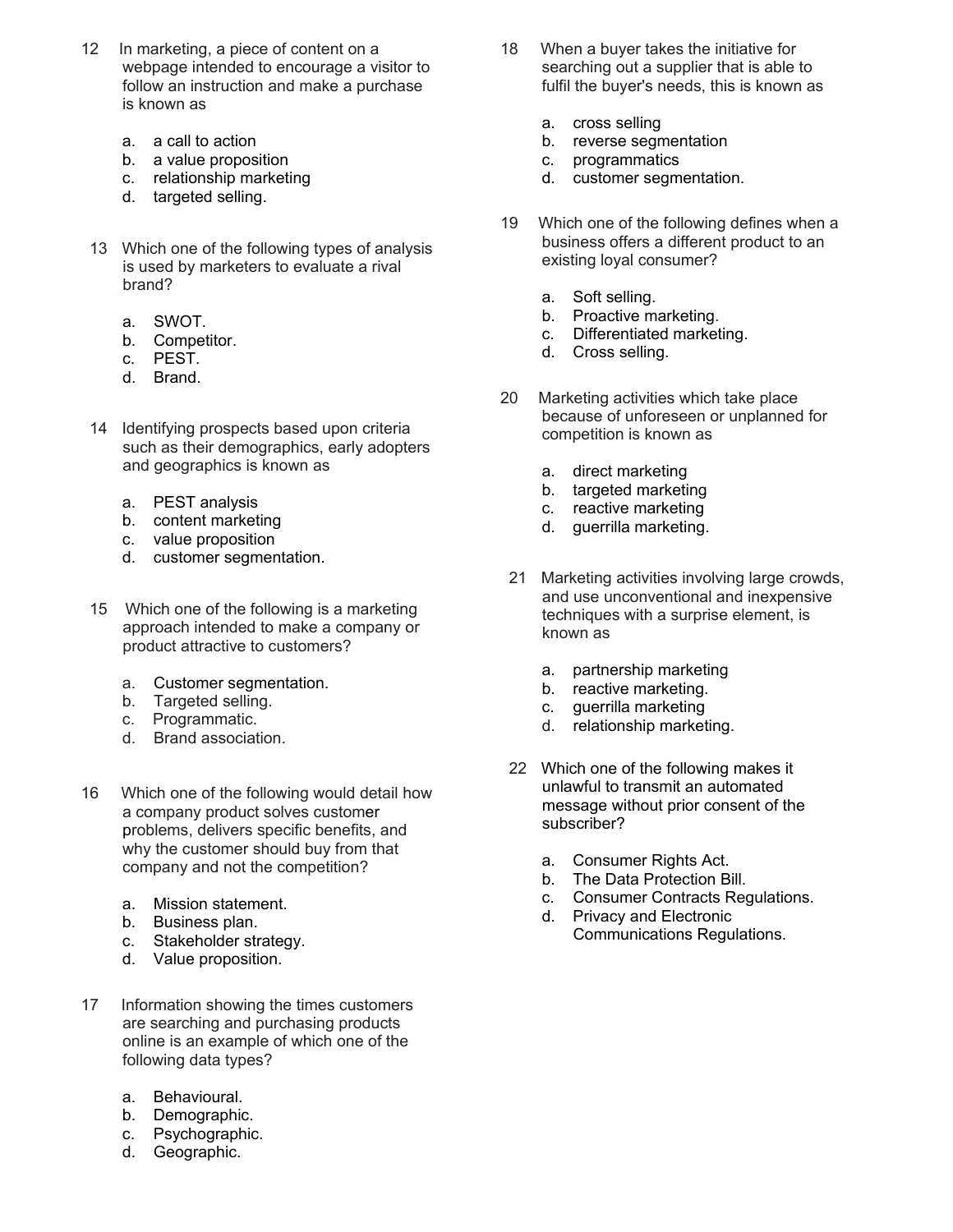- 23 What is the **maximum** administrative fine if a business is found to have made a serious breach of the General Data Protection Regulations (GDPR)?
	- a. Up to €1 million, or 4% annual global turnover.
	- b. Up to €10 million, or 4% annual global turnover.
	- c. Up to €20 million, or 4% annual global turnover.
	- d. Unlimited.
- 24 Which one of the following is an alternative definition for segmented marketing?
	- a. Guerrilla marketing.
	- b. Proactive marketing.
	- c. Reactive marketing.
	- d. Target marketing.
- 25 What does the highlighted section represent on the below image of a search result outcome page?



- d. Page description.
- 26 Which one of the following **best** describes a thought leader?
	- a. Runs a successful business and is respected by their subordinates.
	- b. Is recognised as an authority in a specialised field and whose expertise is highly valued.
	- c. Regularly speaks at large public events and at trade shows.
	- d. Is among the first to explore or establish a business in a new field or area.

27 What does the highlighted accessibility function represent in the below image?



- a. A meta tag.
- b. A magnifier tool.
- c. An alt tag.
- d. A title tag.
- 28 Which one of the following regulatory bodies has 'legal, decent, honest and truthful' as its core values?
	- a. Advertising Standards Authority.
	- b. Charity Commission.
	- c. Financial Standards Authority.
	- d. Care Quality Commission.
- 29 Which one of the following ensures that failure to provide the required information, or provide it in a specific way, could result in cancellation rights being extended?
	- a. Unsolicited Goods Act.
	- b. Consumer Contracts Regulations.
	- c. Trade Descriptions Act.
	- d. Advertising Standards Authority Advertising Codes.
- 30 Which one of the following is a core principle of the Data Protection Bill 2017?
	- a. Increasing the scope of the Information Commissioner's Office (ICO).
	- b. Updating the data protection laws to be fit for purpose for the digital age.
	- c. Increasing the penalties which the Information Commissioner's Office (ICO) can hand out.
	- d. Aligning the data protection laws to European Union (EU) digital data regulations.